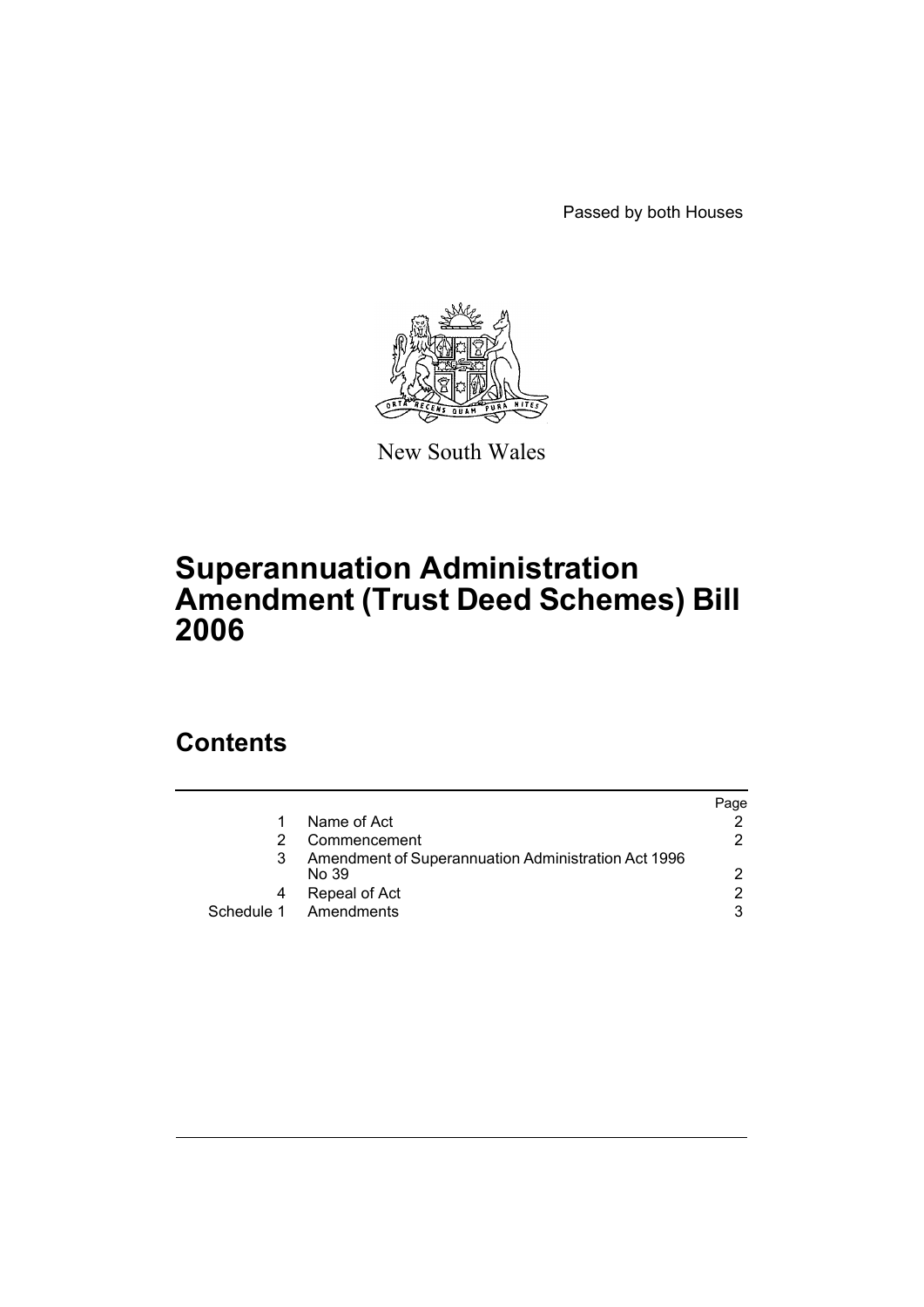*I certify that this PUBLIC BILL, which originated in the LEGISLATIVE ASSEMBLY, has finally passed the LEGISLATIVE COUNCIL and the LEGISLATIVE ASSEMBLY of NEW SOUTH WALES.*

> *Clerk of the Legislative Assembly. Legislative Assembly, Sydney, , 2006*



New South Wales

# **Superannuation Administration Amendment (Trust Deed Schemes) Bill 2006**

Act No , 2006

An Act to amend the *Superannuation Administration Act 1996* with respect to trust deed schemes.

*I have examined this Bill, and find it to correspond in all respects with the Bill as finally passed by both Houses.*

*Chairman of Committees of the Legislative Assembly.*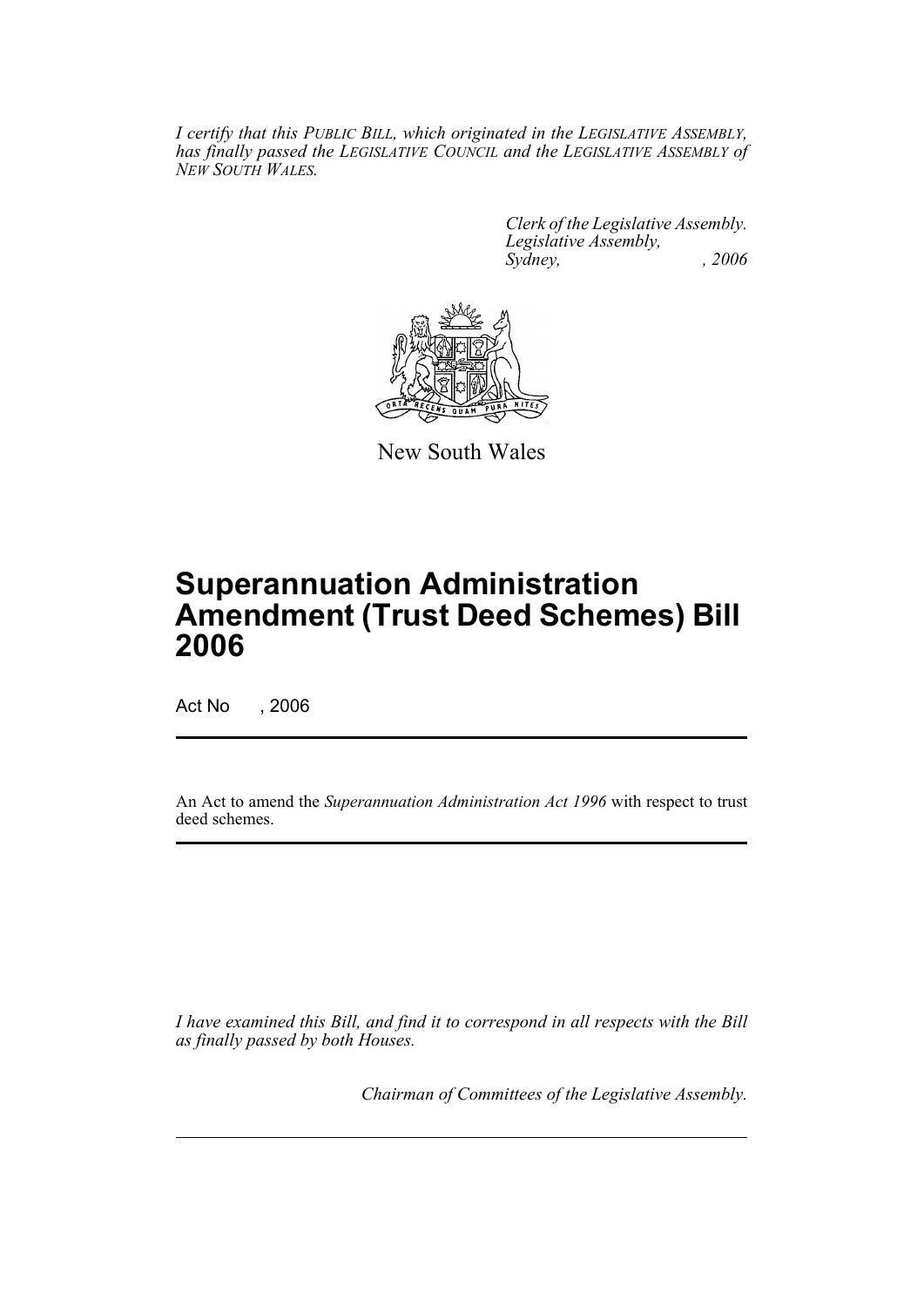#### **The Legislature of New South Wales enacts:**

#### **1 Name of Act**

This Act is the *Superannuation Administration Amendment (Trust Deed Schemes) Act 2006*.

#### **2 Commencement**

This Act commences on the date of assent.

#### **3 Amendment of Superannuation Administration Act 1996 No 39**

The *Superannuation Administration Act 1996* is amended as set out in Schedule 1.

#### **4 Repeal of Act**

- (1) This Act is repealed on the day following the day on which this Act commences.
- (2) The repeal of this Act does not, because of the operation of section 30 of the *Interpretation Act 1987*, affect any amendment made by this Act.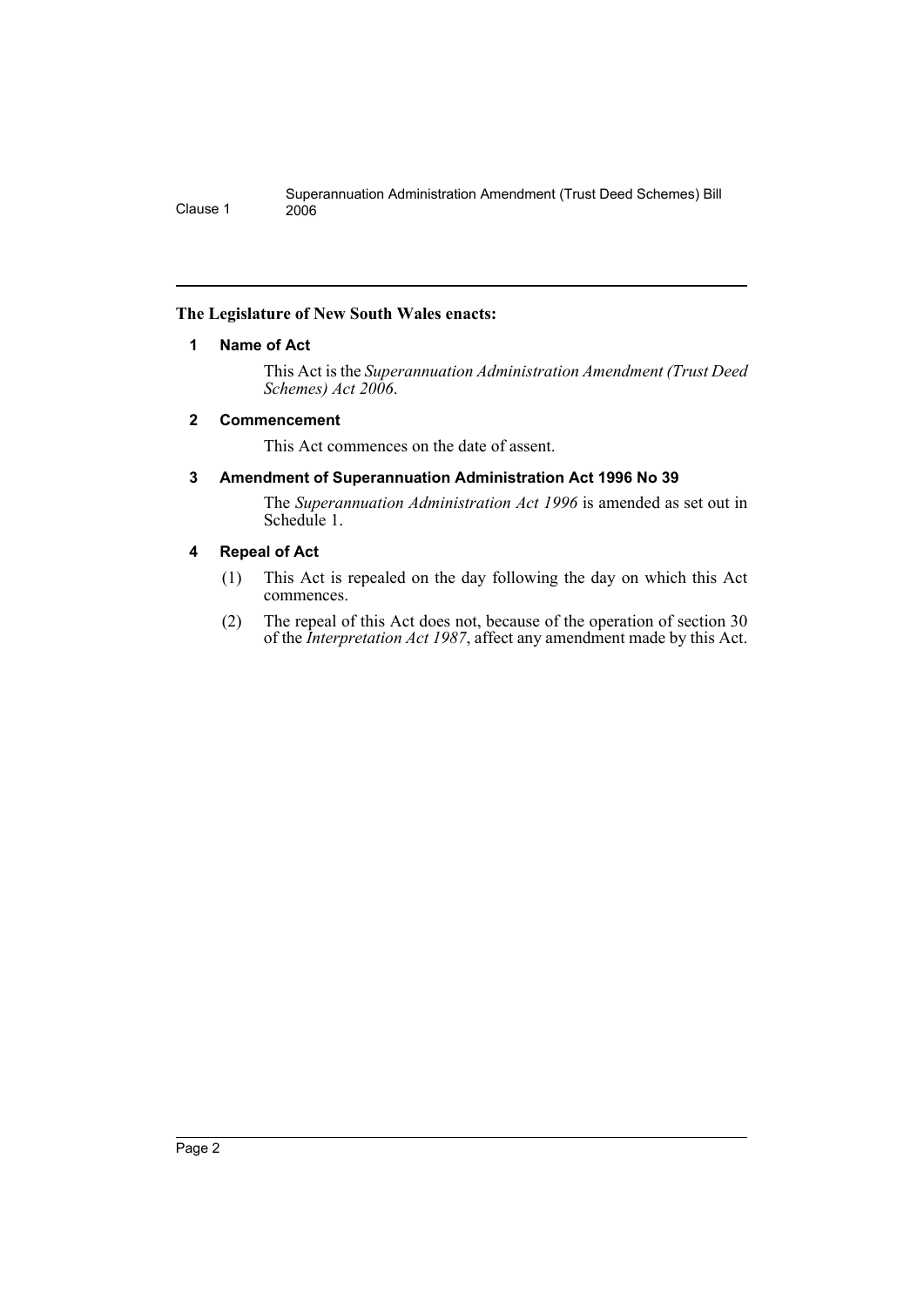Superannuation Administration Amendment (Trust Deed Schemes) Bill 2006

Amendments **Schedule 1** and the set of the set of the set of the set of the set of the set of the set of the set of the set of the set of the set of the set of the set of the set of the set of the set of the set of the set

(Section 3)

### **Schedule 1 Amendments**

**[1] Long title**

Insert "and associated persons" after "employees".

#### **[2] Section 3 Objects of Act**

Insert "and associated persons" after "employees" in section 3 (e).

#### **[3] Section 127 Additional State public sector superannuation schemes**

Insert after section 127 (1) (d):

- (e) local government councillors or a class or classes of local government councillors,
- (f) spouses or de facto partners of persons referred to in paragraphs (a)–(e), or a class or classes of such spouses or de facto partners.

#### **[4] Section 127 (1A) and (2)**

Omit "employees" wherever occurring. Insert instead "persons".

#### **[5] Section 127 (8)**

Insert after section 127 (7):

(8) In this section:

*de facto partner* of a person means a person who is in a de facto relationship within the meaning of the *Property (Relationships) Act 1984* with the other person.

*local government councillor* means a councillor within the meaning of the *Local Government Act 1993*.

#### **[6] Section 128B, heading**

Omit "**employees**".

Insert instead "**persons**".

#### **[7] Schedule 3 Savings and transitional provisions**

Insert at the end of clause 1 (1):

*Superannuation Administration Amendment (Trust Deed Schemes) Act 2006*